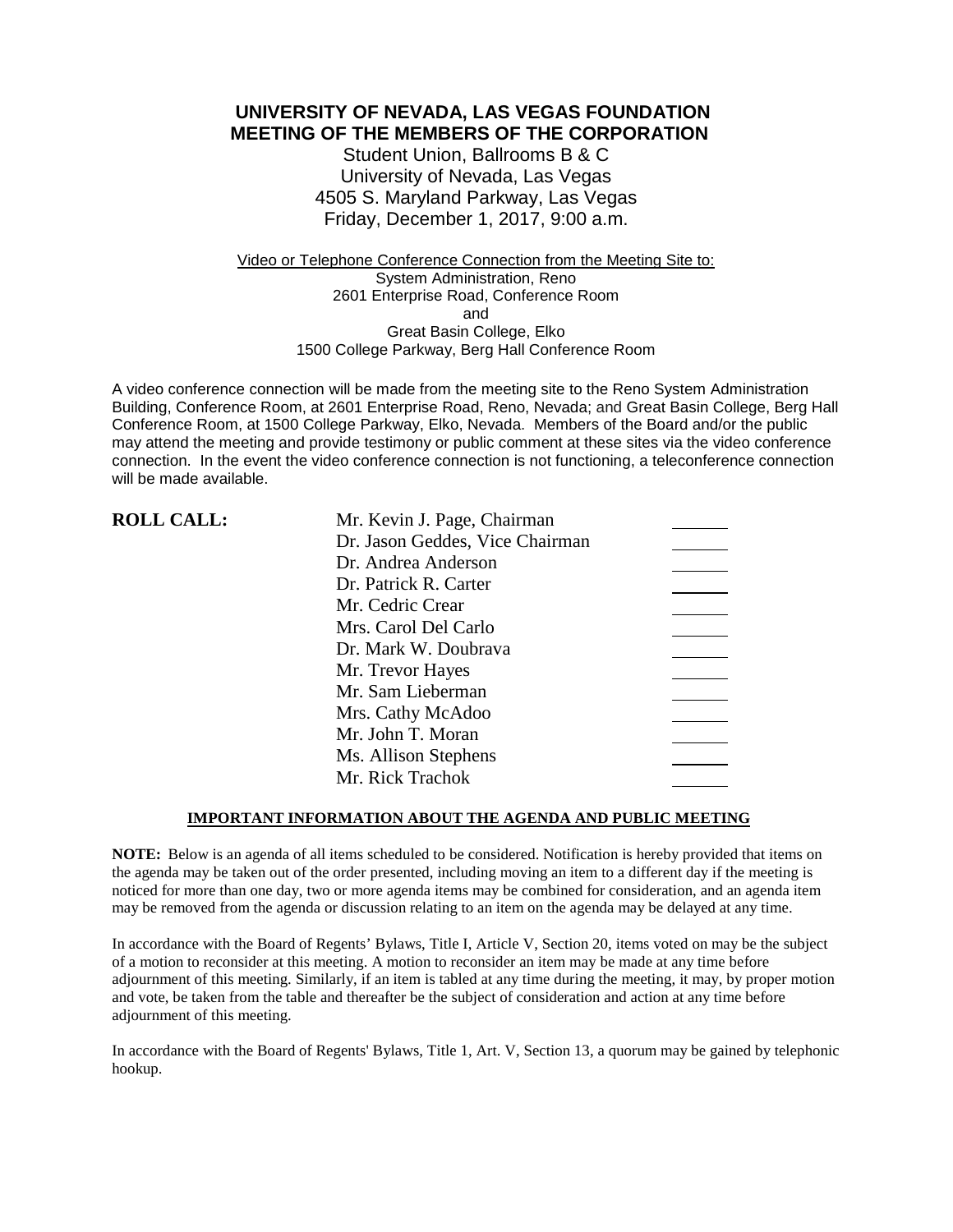Some agenda items are noted as having accompanying reference material. Reference material may be accessed on the electronic version of the agenda by clicking the reference link associated with a particular item. The agenda and associated reference material may also be accessed on the Internet by visiting the Board of Regents' website at:

### <http://system.nevada.edu/Nshe/index.cfm/administration/board-of-regents/meeting-agendas/>

Many public libraries have publicly accessible computer terminals. Copies of the reference material and any additional support materials that are submitted to the Board of Regents' Office and then distributed to the members of the Board of Regents after the mailing of this agenda but before the meeting, will be made available as follows: 1. Copies of any such materials are available at the Board of Regents' Office at 2601 Enterprise Road, Reno, Nevada and the Board of Regents' Office at 4300 South Maryland Parkway, Las Vegas, Nevada. A copy may be requested by calling Angela R. Palmer at (775) 784-4958; 2. Copies of any such materials will also be available at the meeting site.

Reasonable efforts will be made to assist and accommodate physically disabled persons attending the meeting. Please call the Board office at (775) 784-4958 in advance so that arrangements may be made.

### **1. PUBLIC COMMENT INFORMATION ONLY**

# Public comment will be taken during this agenda item. No action may be taken on a matter raised under this item until the matter is included on an agenda as an item on which action may be taken. Comments will be limited to three minutes per person. Persons making comment will be asked to begin by stating their name for the record and to spell their last name. The Chairman may elect to allow additional public comment on a specific agenda item when that agenda item is being considered.

In accordance with Attorney General Opinion No. 00-047, as restated in the Attorney General's Open Meeting Law Manual, the Chairman may prohibit comment if the content of that comment is a topic that is not relevant to, or within the authority of, the Board of Regents, or if the content is willfully disruptive of the meeting by being irrelevant, repetitious, slanderous, offensive, inflammatory, irrational or amounting to personal attacks or interfering with the rights of other speakers.

# **2. ANNUAL REPORT FOR POSSIBLE ACTION**

The University of Nevada, Las Vegas (UNLV) Foundation requests approval of its 2017 Annual Report, including the Annual Gift Report, as presented by Gregory T.H. Lee, Chairperson of the UNLV Foundation. *[\(Ref. UNLV-2\)](https://nshe.nevada.edu/wp-content/uploads/file/BoardOfRegents/Agendas/2017/nov-mtgs/foundation-refs/unlv/UNLV-2.pdf)*

Officers of the UNLV Foundation serve a two-year term. The following officers were selected by the Board of Trustees on May 11, 2016, and will continue in office for Fiscal Year 2018:

> Gregory T.H. Lee, Chair Gregory J. McKinley '80, Vice Chair Diana L. Bennett, 2nd Vice Chair George W. Smith, Treasurer Susan A. McQuilkin, Secretary

# **3. OFFICERS INFORMATION ONLY**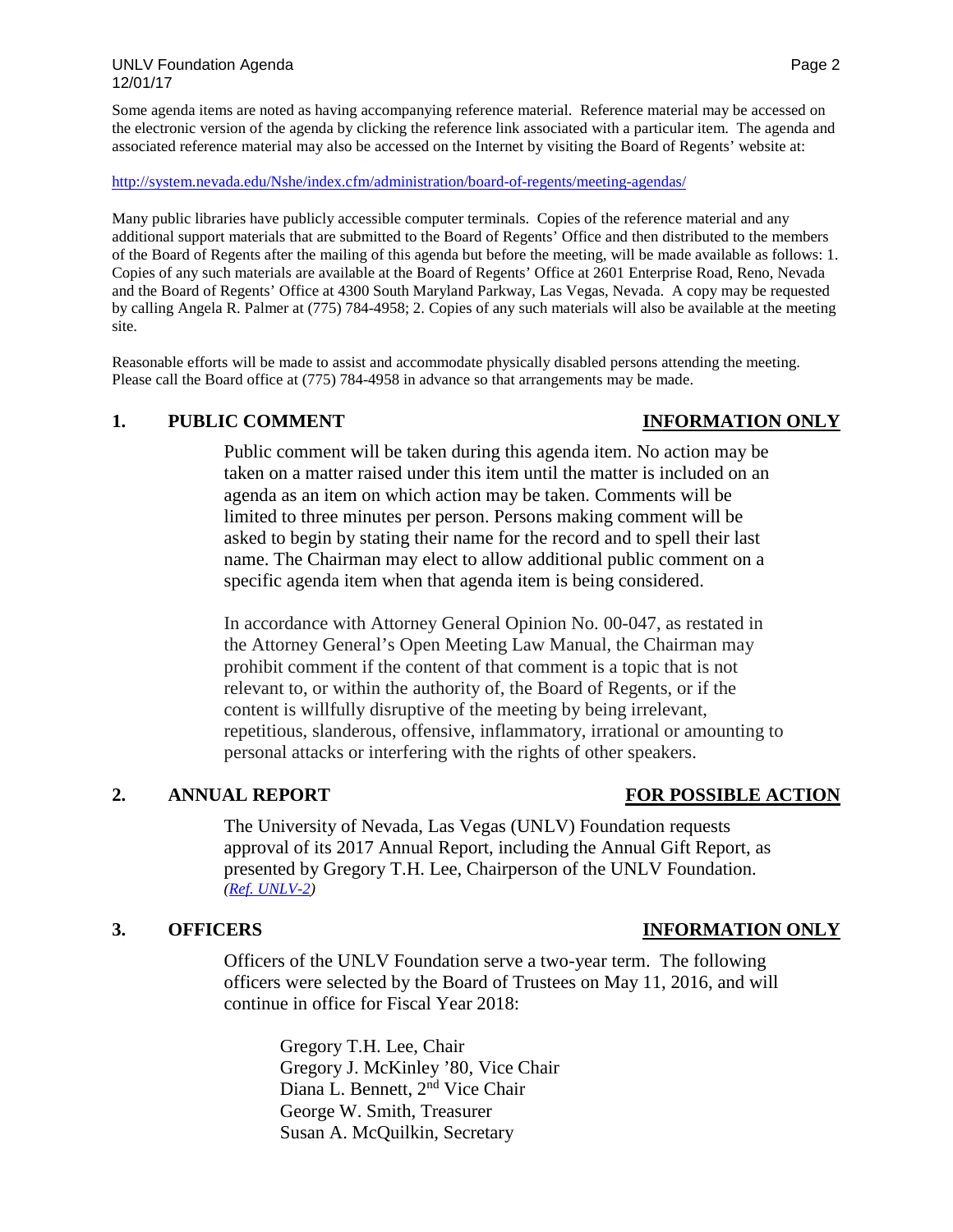## **4. CONSENT ITEMS FOR POSSIBLE ACTION**

Consent items will be considered together and acted on in one motion unless an item is removed to be considered separately by the Chairman.

### **4a. FINANCIAL STATEMENTS AND FOR POSSIBLE ACTION MANAGEMENT LETTER**

The UNLV Foundation requests approval of the UNLV Foundation Financial Statements and Management Letter for the year ended June 30, 2017. On behalf of UNLV's affiliated foundations, the UNLV Foundation requests approval of the audited Financial Statements for the year ended June 30, 2017, of the UNLV Research Foundation, the Rebel Golf Foundation, and the UNLV Alumni Association, as well as the reviewed Financial Statements of the UNLV Rebel Football Foundation for the year ended June 30, 2017, along with the top 10 payee schedules. *[\(Refs. UNLV-4a\(1\)](https://nshe.nevada.edu/wp-content/uploads/file/BoardOfRegents/Agendas/2017/nov-mtgs/foundation-refs/unlv/UNLV-4a(1).pdf) and [UNLV-4a\(2\)\)](https://nshe.nevada.edu/wp-content/uploads/file/BoardOfRegents/Agendas/2017/nov-mtgs/foundation-refs/unlv/UNLV-4a(2).pdf)*

## **4b. REAPPOINTMENTS FOR POSSIBLE ACTION**

The UNLV Foundation requests approval of the reappointment of the following individuals to its Board of Trustees for another threeyear term:

| Diana L. Bennett        | George Maloof Jr. '88           |
|-------------------------|---------------------------------|
| William S. Boyd         | Scott Menke '87                 |
| <b>Thomas Gallagher</b> | Perry C. Rogers                 |
| Randy A. Garcia '77     | Michael A. Saltman              |
| Dallas E. Haun          | Tony F. Sanchez III '88         |
| Thomas A. Jingoli '96   | Rajesh Shrotriya, M.D.          |
| Chip D. Johnson '71     | Michael W. Yackira              |
| Gary M. Johnson '78     | Mark L. Yoseloff **             |
| <b>Joyce Mack</b>       | **Currently on leave of absence |
|                         |                                 |

## **4c. TRUSTEE EMERITUS FOR POSSIBLE ACTION**

The UNLV Foundation Board of Trustees requests approval to bestow Trustee Emeritus status on the following individual:

R. Bruce Layne '69

## **4d. BYLAW REVISIONS FOR POSSIBLE ACTION**

The UNLV Foundation requests approval of the UNLV Foundation Bylaws revisions as recommended by the Foundation Board of Trustees and as outlined in the *Memorandum* from Board of Trustee Chairman Gregory T.H. Lee. *[\(Ref. UNLV-4d\)](https://nshe.nevada.edu/wp-content/uploads/file/BoardOfRegents/Agendas/2017/nov-mtgs/foundation-refs/unlv/UNLV-4d.pdf)*